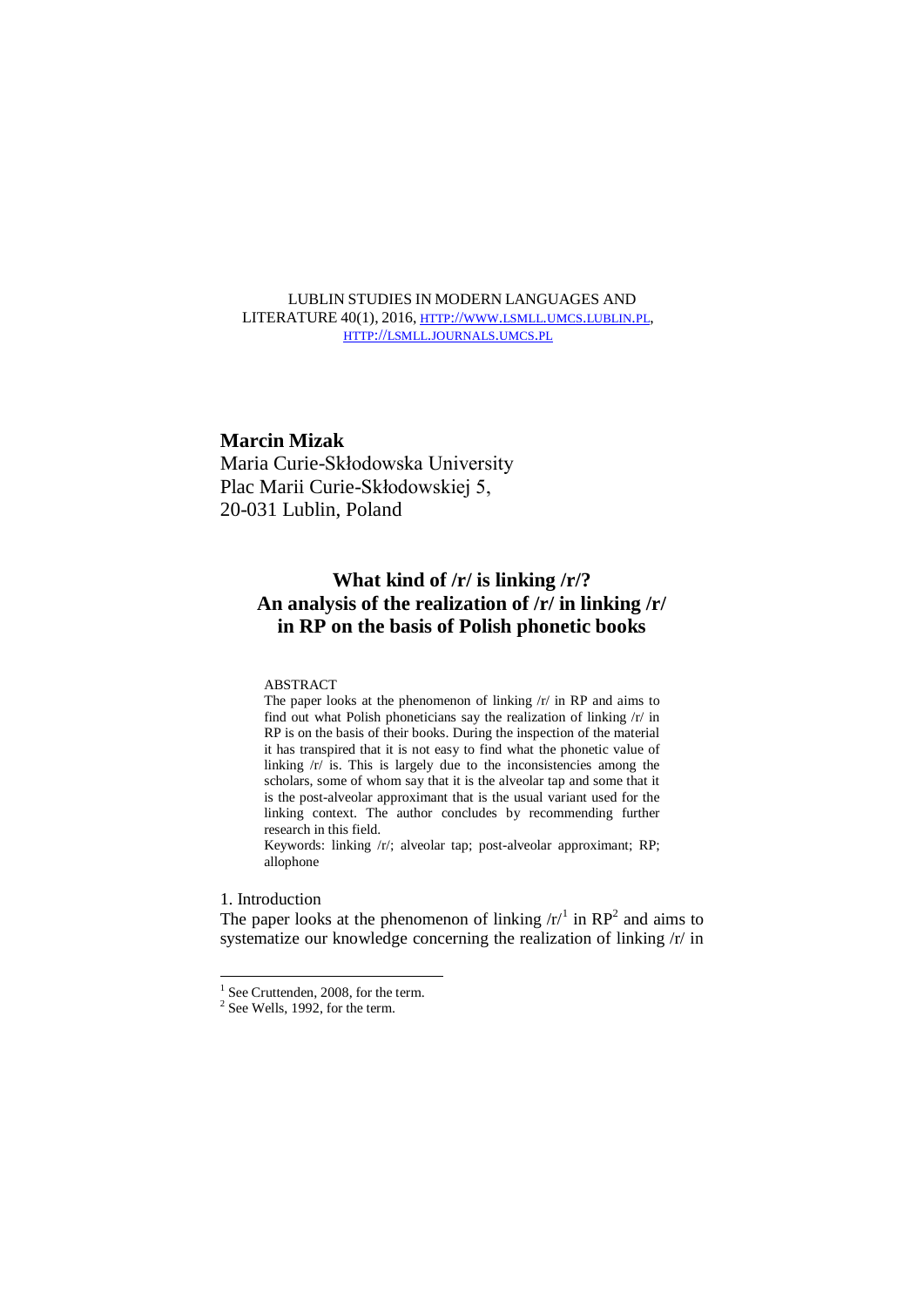RP on the basis of Polish phonetic books. More specifically, the paper seeks to find out what Polish phoneticians say the realization of linking /r/ in RP is. During the inspection of the books it has transpired that the matter of the realization of linking /r/ is sometimes given no attention. The author proceeds to argue that it is worthwhile, e.g. from the viewpoint of second language pronunciation teaching and learning, to address the issue of the realization types found in linking /r/ in Polish books on phonetics. Secondly, some of the views expressed by different authors concerning the variety of /r/ used in linking /r/ as well as its incidence have not been found consistent with one another, with some authors saying that it is the alveolar tap that is the usual variant for linking  $\pi$  and some that it is the post-alveolar approximant. These views are presented and a suggestion is made that further research in this area be undertaken to avoid contradiction. Thirdly, terminological difficulties concerning trills and taps have emerged, which have made a full appreciation of the realization of linking /r/ more difficult. This is why a thorough examination of this subject is performed. Finally, the conclusion is offered, which, due to the difficulties mentioned above, speaks in favour of further elaboration of the subject of the realization of linking /r/ either in the form of an analysis of phonetic books written by English authors or in the form of a usage-based account of the variants of linking /r/ in RP, or both.

# 2. Presentation and discussion 1

When one inspects the many books written by Polish scholars on the subject of English pronunciation one notices that the subject of the phonetic realization of linking /r/ is sometimes left undiscussed. Bałutowa in her delightful little book *Wymowa angielska* (*English Pronunciation*) (2003: 85) talks about the sound /r/ in standard English emphasizing that its articulation is so very different from its Polish counterpart that "it is best to forget that the same letter is used to represent it". She adds that "it is much more similar to [the Polish]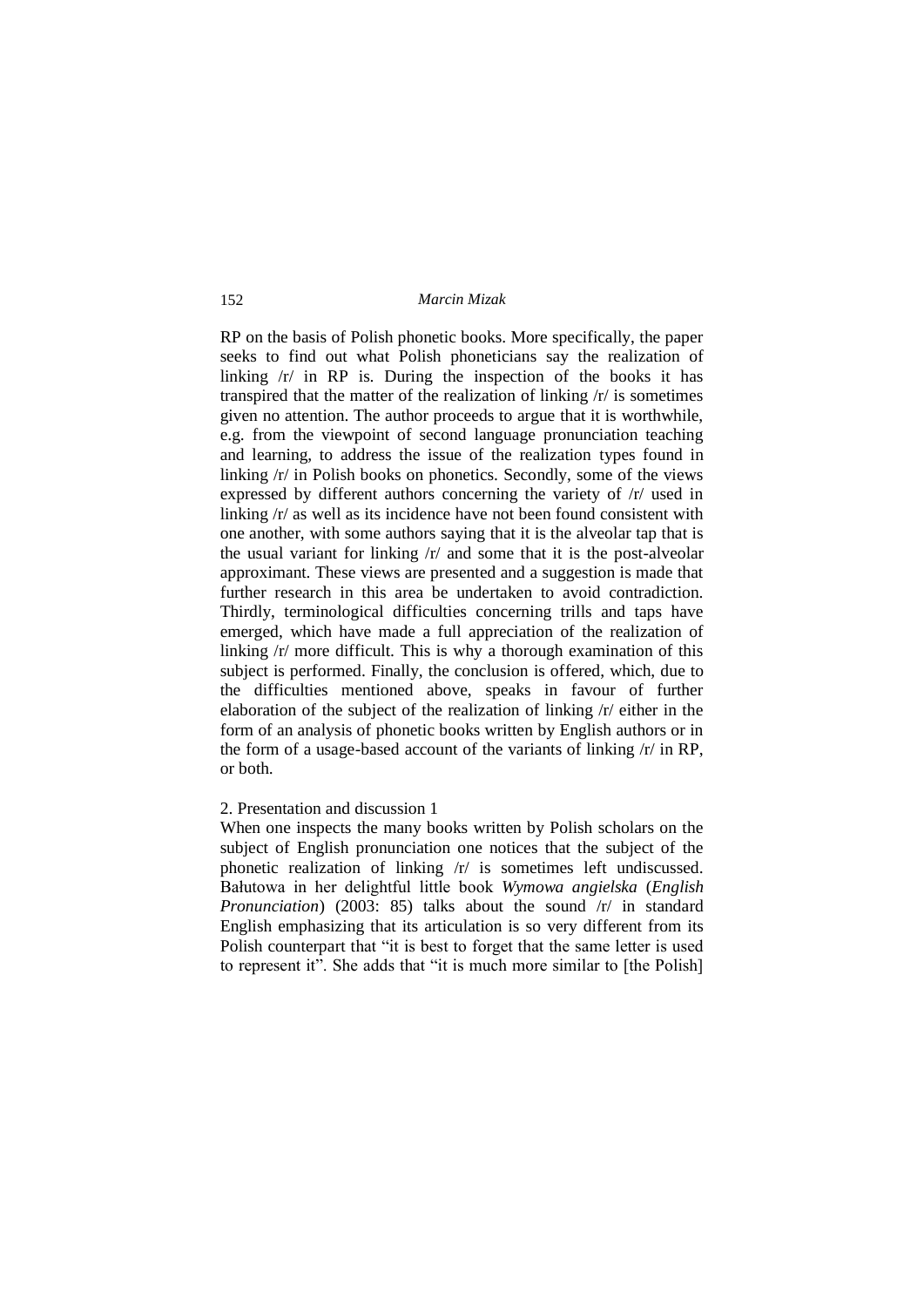$\ell$  [3] sound"<sup>3</sup>. Bałutowa (2003) mentions in passing dialectal kinds of /r/ which are sounded preconsonantally, as in *bird* /b3:rd/, discouraging their use by the Polish learner. She also makes a mention of linking /r/ without specifying, however, what variety of /r/ is or could be used in it. It may, however, be assumed that Bałutowa (2003) recommends the usage of the post-alveolar approximant [1] for linking  $/r$  given her recommendation for  $\frac{7}{3}$  as a substitute for [1] as in *very* /'veZi/ or *great* /gZeIt/. No doubt, there indeed exist points of resemblance between / $\frac{7}{7}$  (sometimes described as a post-alveolar fricative<sup>4</sup>) and the post-alveolar approximant [1] (being a fricative in some contexts (Jones 2002, Reszkiewicz 2005)), a fact which was noticed, with some reservations, by Pring (1971), Jassem (1971), or by Jones (2002).

Szpyra-Kozłowska and Sobkowiak (2001) in their excellent *Workbook in English Phonetics* address the issue of linking /r/ under the section of rhotics where the allophones of the phoneme /r/ in RP are specified. Yet, no specification is made regarding the variants of linking /r/. It may, however, be supposed that it is the post-alveolar frictionless continuant  $\begin{bmatrix} 1 \end{bmatrix}$  or the alveolar tap  $\begin{bmatrix} f \end{bmatrix}$  that might be inserted between two non-high vowels in the linking context. The reasons for this supposition are as follows. As far as the frictionless continuant is concerned it is called "[t]he major variant of the /r/ sound in English" by the authors of the *Workbook* (p. 75). As for the other sound, they say that the tap allophone can be found intervocalically (Szpyra-Kozłowska, Sobkowiak 2001, p. 75). Linking /r/ in RP is a very widespread phenomenon, thus, given that the major variant of  $/r/$  is [1], one may expect this very sound to be used as a linking form in such contexts as *mother and father* or *as far as*. On the other hand, this context, being intervocalic, is also the right setting for the

 3 In Polish, in a slightly wider context: "Brzmienie angielskiego [r] jest tak różne od polskiego, że najlepiej zapomnieć w ogóle, że oznaczamy je tą samą literą. O wiele bardziej jest ono podobne do naszego [ż]."

<sup>&</sup>lt;sup>4</sup> <http://www.internationalphoneticalphabet.org/ipa-sounds/ipa-chart-with-sounds/>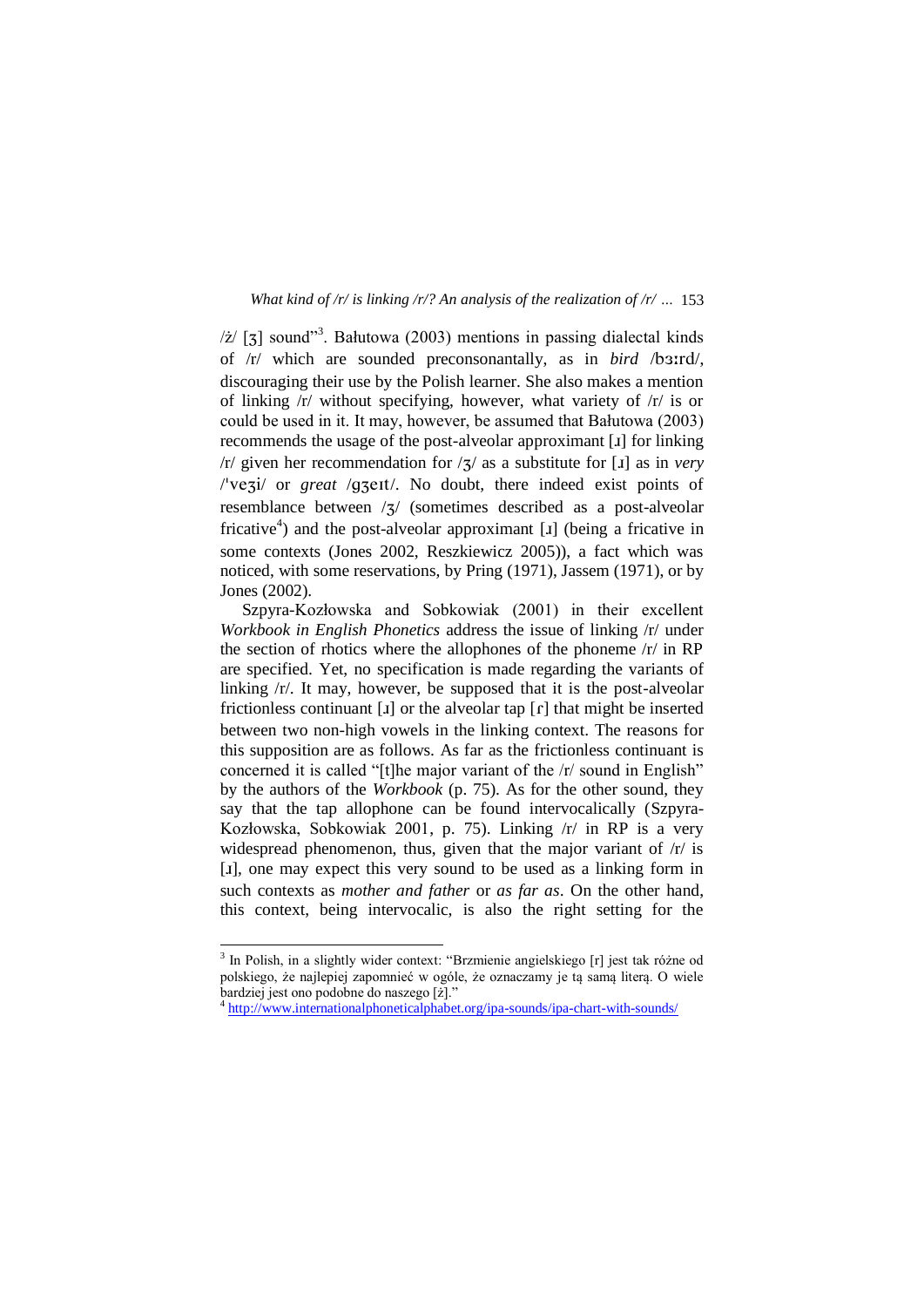potential occurrence of the tap, an observation which operates in accordance with the description put forward by Szpyra-Kozłowska and Sobkowiak  $(2001:75)$ .<sup>5</sup>

It is worth adding at this point that the above suppositions concerning both books are speculations only on the part of the present author. We do not know for certain what type of /r/ is linking /r/ based on the aforementioned works. Neither do we know whether there exists still another realization type that could be used as a liaison according to the authors of the books or whether – in the case of the latter book – the two variants of /r/ are in free variation or whether one is more generally used than the other.

The author of the present paper takes the view that for the sake of scientific precision and search for truth as well as from the standpoint of teaching and learning second language pronunciation it is beneficial to indicate what manifestation of  $/r/$  is linking  $/r/$ , especially that there seem to be at least two options offered. Linking /r/ is a widespread phenomenon in RP and its use is recommended to EFL learners by a vast majority of leading experts in the field, hence it seems natural to the author that the variant of linking /r/ be mentioned in books on English pronunciation alongside the specifications concerning the mechanics of linking /r/ use, a point which specialists usually concentrate upon. The specialists talk more about *pronouncing* linking /r/ rather than about *how* to pronounce it. Nonetheless, these two approaches are by no means exclusive – they may well work together, complementing each other.

A case in point is the relatively recently published absorbing pronunciation practice book by Mańkowska *et al*. (2009: 172-175). When discussing rhotics in English the authors make use of the narrow transcription, which is to be praised, but then, moving to utterances and connected speech they switch to the broad transcription rendering linking /r/s by dint of /r/ as found in the regular spelling.

 $<sup>5</sup>$  One other book that can be referred to in this section is Miatluk (2000). In this partly</sup> theoretical, partly practical book, linking /r/ is mentioned (p. 23, p. 30), but its allophone is not pointed out.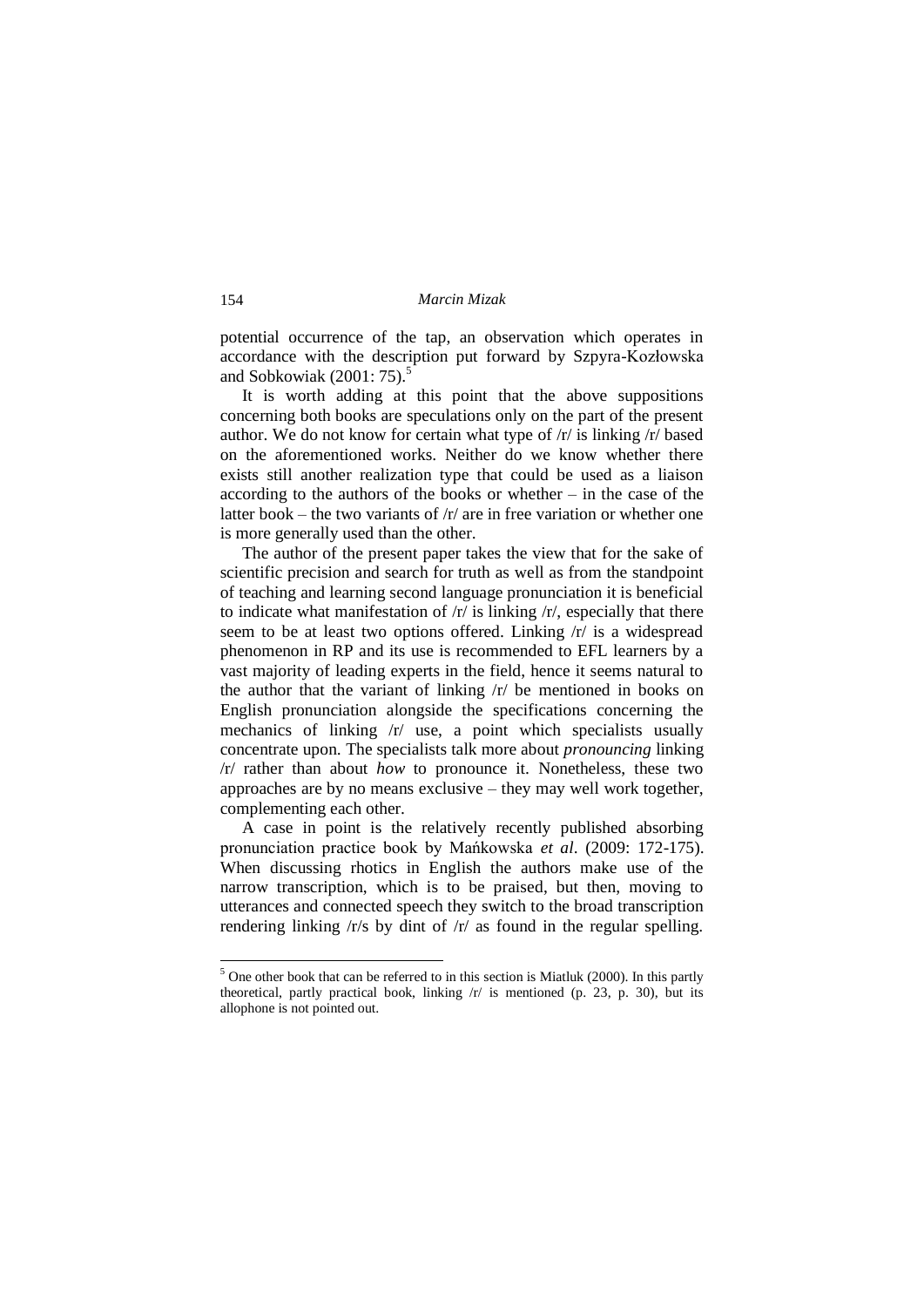"Persevering" with the allophonic transcription would help the users of the material internalize the sound manifested in linking /r/, associate it with the audio material, or just see the interesting beauty of the difference between the variants, which would, I trust, be conducive to learning a foreign language and the sounds thereof. This also, I believe, squares well with J. D. O'Connor's (2006: 1-12) precepts directed for the EFL learner, which concern a deep understanding of the importance of the purpose of a foreign student of English pronunciation, which is "to acquire a perfect pronunciation" (O'Connor 2006, p. 5) as well as a profound understanding of the distinctions between hearing English and listening to English, between phonemes and sounds (allophones) and between the first and the second stage in the learning of pronunciation:

the second stage in learning pronunciation must be to learn to use as many different sounds as it is necessary to represent a particular phoneme (*ibid*., p. 10).

## 3. Presentation and discussion 2

1

Jassem in his *Podręcznik wymowy angielskiej* (*Handbook of English Phonetics*) (1971: 258-260) elaborates on the various allophones of the phoneme /r/ stating that it is the non-syllabic vocalic, retroflexed variant of the phoneme /r/ that is its "principal variant" due to its being "the least conditioned by the neighbourhood of other sounds" (Jassem 1971, p.  $258$ )<sup>6</sup>. In spite of this, it is the alveolar tap that he selects for the allophone of  $/r/$  in linking  $/r/$  (Jassem 1971, pp. 260-261), as in the following examples: *He is much more efficient now* or *Do you take sugar in your tea?* (Jassem 1971: 260). It is worth noticing that Jassem (1971) does not specifically or directly state that it is the alveolar tap  $\lceil \mathbf{r} \rceil$  that is used in linking  $\lceil \mathbf{r}' \rceil$ ; this information has to be deduced from the description of the sound distribution as well as the examples given.

In his short but content-filled book *Fonetyka języka angielskiego*  (*English Phonetics*) Jassem (1980: 129-131) discusses linking /r/ but

<sup>6</sup> In the original Polish (in a slightly wider context): "Ponieważ ta samogłoskowa odmiana jest najmniej uwarunkowana sąsiedztwem innych głosek, uważamy ją za główny wariant fonemu /r/."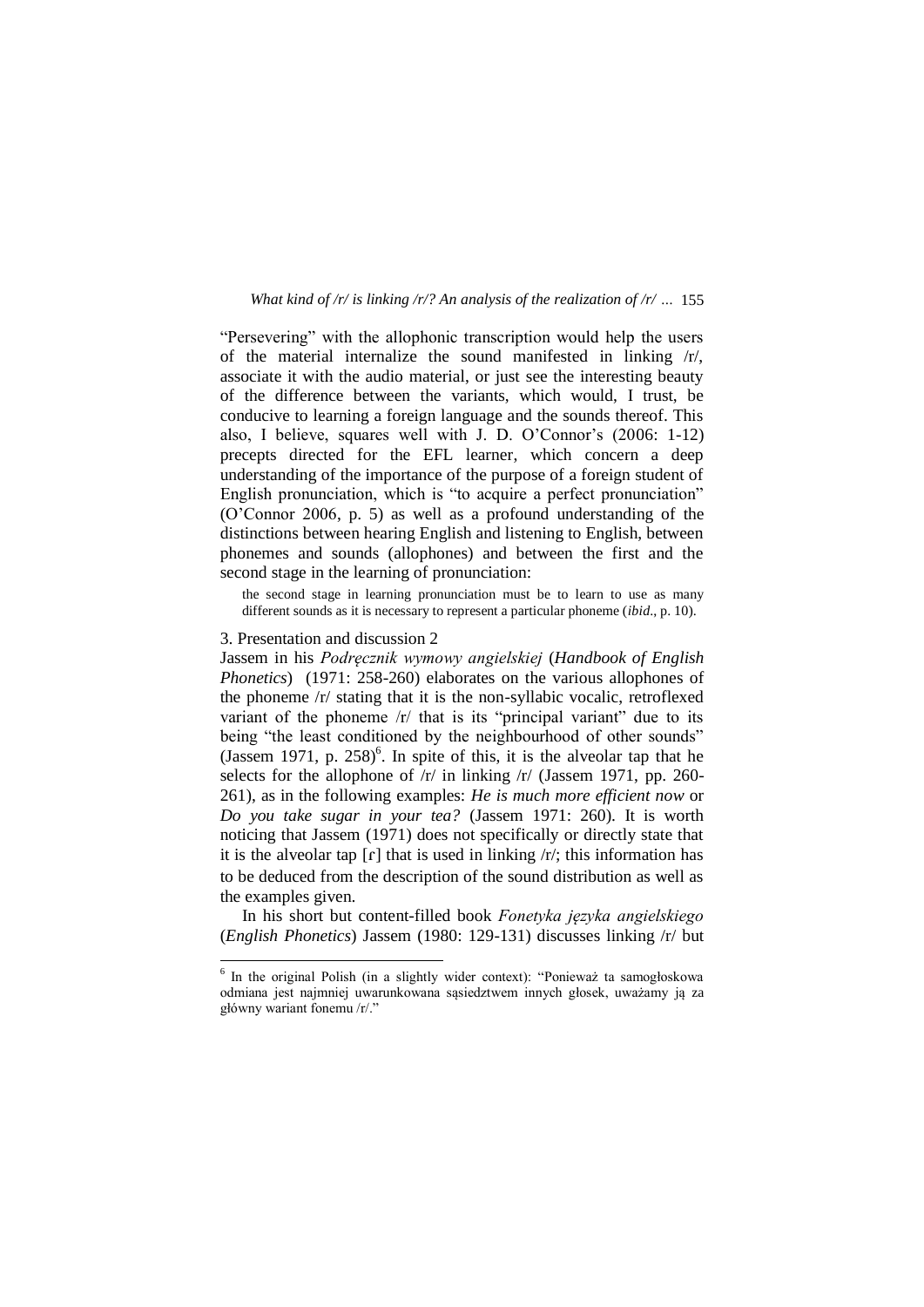does not specify the variant of  $/r$  used in it. Yet, again, it may be deduced from the explanation and the exemplification of rhotics (Jassem 1980: 78-79) that two forms of  $/r -$  the alveolar tap and, using Jassem's terminology, "the non-syllabic vocoid"<sup>7</sup>, the main variant of  $/r$  – can be heard in linking  $/r$ . However, the flapped variant<sup>8</sup> is, according to Jassem (1980: 78), "regular" when it is either preceded by the vowels which never occur word-finally in English: /e/, as in *very*; / $\alpha$ /, as in *baron*; / $\nu$ /, as in *lorry*; / $\nu$ / (no example is provided by Jassem (1980) for  $\langle v \rangle$  or  $\langle v \rangle$ . It appears that it is at this place, i.e. during the discussion of  $\sqrt{a}$ , that linking  $\sqrt{r}$  comes in place. Words such as *another*, *bitter* or *further* end with  $\sqrt{a}$  in their citation form and it is only when the following word begins with a vowel sound that the orthographic  $\langle r \rangle$  present in them is pronounced, e.g. *another apple* /a'næðar 'æpl/ or *bitter end* /a'bItar 'end/ (Jassem's examples, 1980: 79 $)^9$ . After the other vowels (I take them to be  $a_1, a_2,$  $E(3)$  – Jassem (1980) continues – it is either the alveolar tap or the main variant of the phoneme /r/ that may be heard, amongst other contexts, in linking  $/r/$ . These two allophones of  $/r/$  appear to be in free variation, an observation which finds support in a later work by the same author, *The Phonology of Modern English* (Jassem 1983: 193):

The flapped allophone is in free variation with the vocalic or unstable-contoidal variant if the preceding vocoid is  $/2$ :  $/$ ,  $/2$ :  $/$ , or  $/3$ : and an unaccented vocoid follows, as in *story*, etc.<sup>10</sup>

<sup>&</sup>lt;sup>7</sup> In the original: "samogłoska niesylabiczna".

<sup>&</sup>lt;sup>8</sup> Due to the fact that I have found many specialists use the terms *tap* and *flap* interchangeably I am therefore following this usage in this paper. This issue, however, may, under other circumstances, be approached in a different way (cf. for example Ladefoged 1975: 147-148, Ladefoged & Maddieson 1997: 230-232, Trask 1996: 145- 146).

<sup>&</sup>lt;sup>9</sup> It is not entirely clear whether Jassem (1980) includes  $/104$ ,  $/104$  and  $/100$  into the category of the phoneme /@/.

 $10$  A few pages before this quote, Jassem (1983: 190) elucidates the matter of the main allophones of /r/: "The pre-vocalic principal allophone of /r/ is either a retroflex vocoid with the articulation of the main body of the tongue within or near the central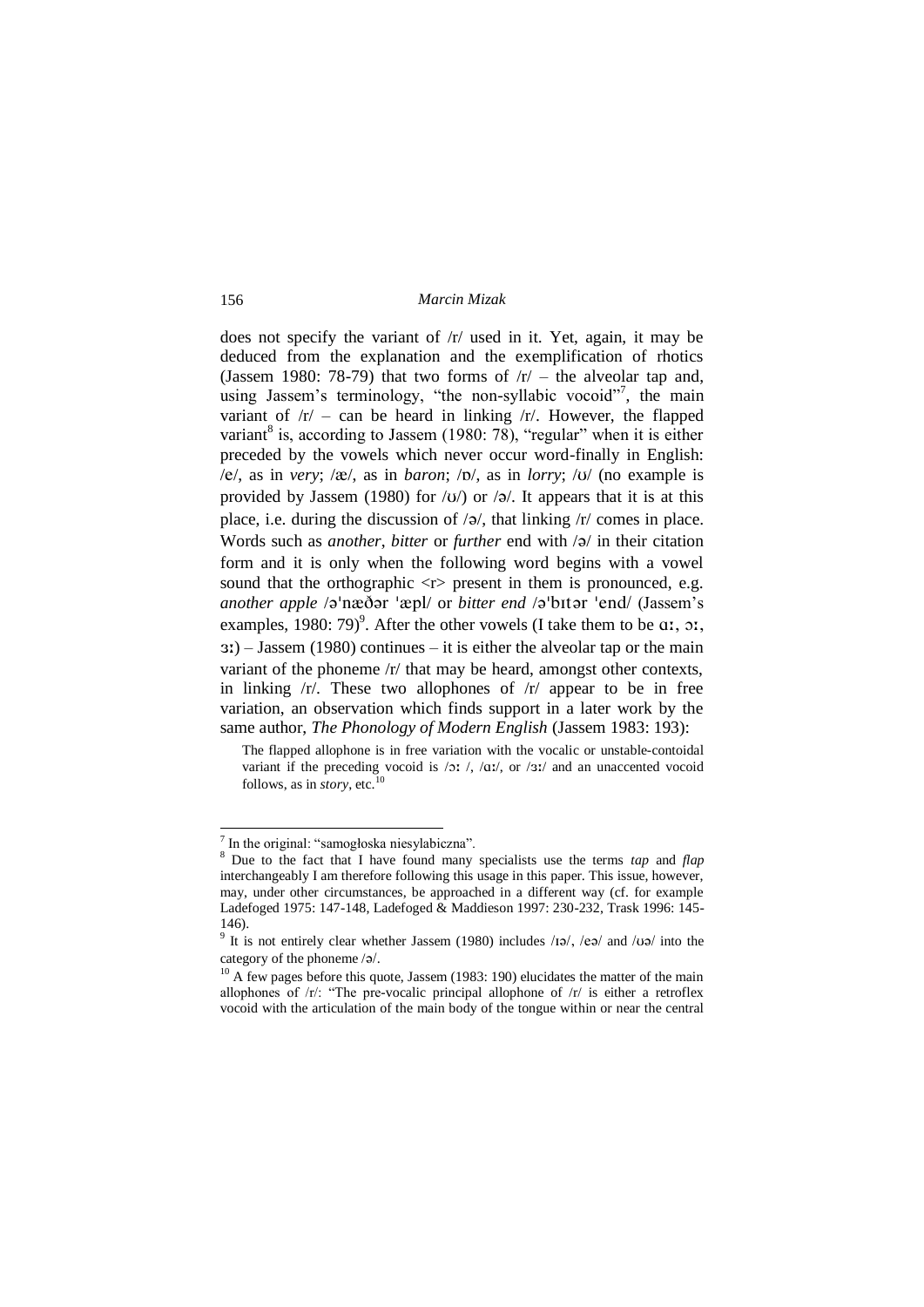To sum up, Jassem's views on the matter of the kind of /r/ used in linking /r/ change over time. In his 1970s work, he appears to be opting for the alveolar tap as the allophone employed in linking /r/. In his early 1980s work, he partly restates what he said in the 1970s – partly, because, first, he reserves the alveolar tap for the usage of linking /r/ between words ending in schwa and words beginning with a vowel sound and, second, he chooses two free variants – the alveolar tap and the the vocalic or unstable-contoidal variant – for the usage of linking  $/r/$  between vowel endings  $/2r/$ ,  $/2r/$ , or  $/3r/$  and vowel beginnings, which is also restated in his 1983 work.<sup>11</sup>

Reszkiewicz in his *Correct your English pronunciation* (2005), mentions three kinds of English /r/: the post-alveolar frictionless continuant, as in *red* or *write*, "the most frequent, standard variant" in RP (Reszkiewicz 2005, p. 86); "the flapped variant", as in *very* or *sorry*, the sound that is "nearly always used in an intervocalic position" (Reszkiewicz 2005, p. 86) and a post-alveolar fricative as in *dry* or *bright*. At this point, one may notice that two options are being offered for the realization of linking /r/, i.e. the post-alveolar frictionless continuant [ $I$ ] and the flapped variant of the English  $/r$  – the voiced alveolar tap  $[r]$ . The third option – the post-alveolar fricative – has to be dismissed as untenable because it occurs only after stop consonants, not a realistic context for linking /r/. The former of the available options is a possible candidate for the /r/ in linking /r/ owing to its being a very frequent sound in RP. The candidature of the

area on the quadrilateral, or an unstable postalveolar contoid." Jassem adds, however, that, much as these two allophones differ with respect to their classificatory grouping, "they are in fact only minimally different: the position of the tongue is very nearly the same." If I am not mistaken, Jassem (1983) could well have used the term "postalveolar approximant" or "post-alveolar frictionless continuant" in place of the two allophones mentioned in this footnote.

<sup>&</sup>lt;sup>11</sup> Jassem (1995) touches upon allophones of  $/r/$  in RP: the prevocalic approximant  $/r/$  $=$  [I], exemplified by such words as *rock* or *read* (p. 30) and the flapped  $/r =$  [r], exemplified by such words as *very*, *sorry*, *three* (p. 31), but he does not say which of these is the usual variant used for linking /r/. Neither does he specify it when he discusses linking /r/ (pp. 278-280).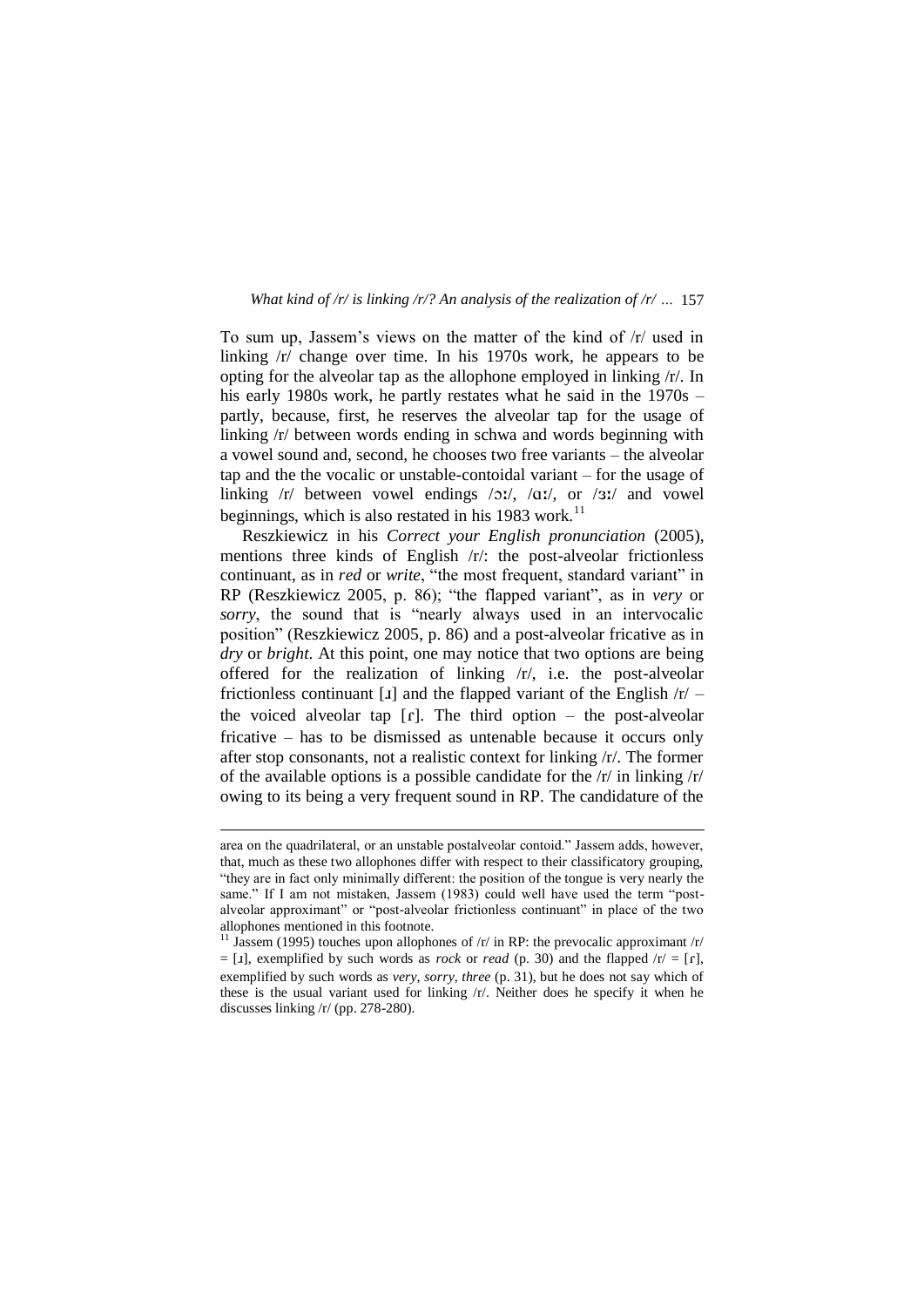latter one for the position of linking /r/ is supported by the fact that, as Reszkiewicz (2005: 86) says, the alveolar tap "nearly always" occurs between vowels, which is the exact position for the occurrence of linking /r/, being an intervocalic phenomenon. All in all, Reszkiewicz (2005: 88) states that it is the alveolar tap that is used as a linking /r/: "because [linking /r/] is intervocalic, it is realized as the flapped variant" as in *four and four* or *a clear idea*.

Miatluk *et al.* (2008: 70) maintain that the  $\frac{r}{r}$  of linking  $\frac{r}{r}$  of RP "is pronounced and realised as the flap". The authors of this statement do not specify, by means of a quantifier, whether the linking /r/ is *always*, *usually*, or only *sometimes* realised as the flap. This, as also in the case of Reszkiewicz (2005), leaves the proposition logically vague (Hołówka 2012). It is not uncommon, however, to assume that the lack of the quantifier implies the presence of the universal quantifier in the proposition (Bennett 2005). A less universal description is made by Sobkowiak (1996: 100), who states that "it is the flapped kind of /r/ that usually appears" in linking  $/r/$  in RP. These two views on the linking /r/, one represented by Miatluk *et al.* (2008) and the other by Sobkowiak (1996), are not mutually congruent: it is logically impossible that linking /r/ is both *always* and *usually* realised as the flap. If one of the propositions is true then the other must be false (Bennett 2005). Needless to say, it is possible that both propositions are false (Bennett 2005), in which case there could exist still another kind of /r/ applied for the realisation of linking /r/. Sobkowiak's application of the word "usually" indicates that another realization is also possible, though Sobkowiak (1996) does not unequivocally identify that sound. One passage, however, furnishes us with a clue to the identity of the sound (1996: 93):

It should be remembered that trilling or flapping /r/ is not an obligatory process in English, even in this most favourable context [i.e. intervocalically]. An ordinary frictionless continuant will do as well.

Having said that, Sobkowiak provides a box which contains common words with intervocalic /r/, such as *area*, *arrive*, *very* or *hero*. No connected speech examples are provided, but we cannot absolutely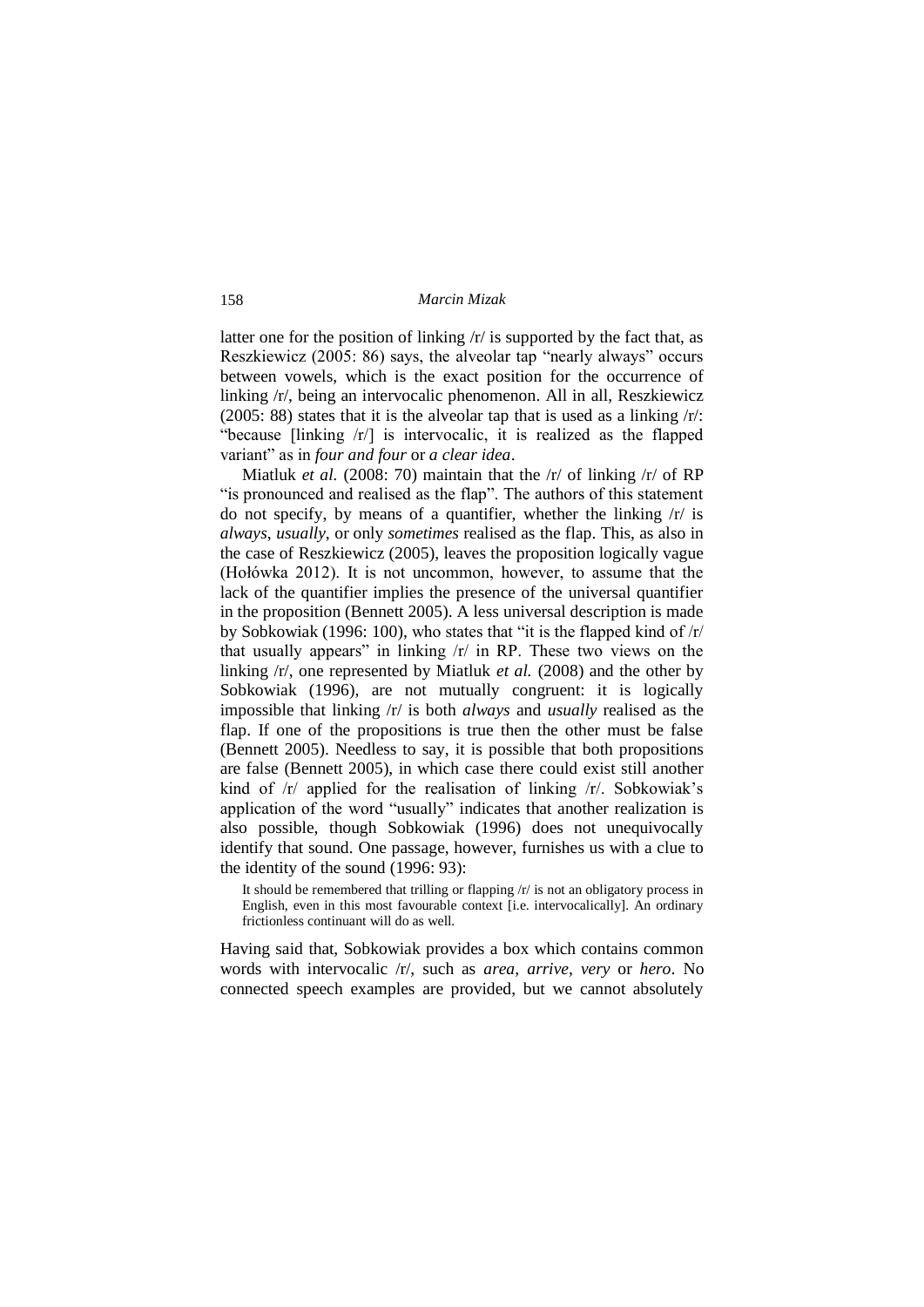exclude the possibility of there being a place for such instances there. If this is so, then the regular, the usual or the most commonly heard variant of linking /r/ is the alveolar tap which could be replaced by its secondary variant, the frictionless continuant.

Two recent books on the subject of English pronunciation are *Sally Meets Harry* (Nowacka *et al*. 2011) and *Praktyczny kurs wymowy angielskiej dla Polaków* (Porzuczek *et al*. 2013). The authors of both books are clear on the matter of linking /r/. It is the post-alveolar approximant that is used for linking /r/ according to Nowacka *et al*. (2011: 151). No other allophones of  $\pi$  are discussed or hinted at by the above authors, their focus being on whether the  $/r/$  of linking  $/r/$  is sounded rather than *how* it is sounded. According to Porzuczek *et al*. (2013: 146) the "typical variant" used in British English is the postalveolar approximant, which is also the realization of linking /r/. No other allophonic variation of /r/ is spoken of, but it is apparent from the wording of the phrase "typical variant" that at least one such type exists.

Summing up and concluding this section, for Jassem (1971) linking /r/ appears to be an alveolar tap. In his later work (1980), the alveolar tap is reserved for the usage of linking /r/ between words ending in schwa and words beginning with a vowel; for the other vowel endings the alveolar tap or the post-alveolar approximant are chosen, which is also restated in his 1983 work. Reszkiewicz (2005) as well as Miatluk *et al.* (2008) are very clear on the matter: an alveolar tap is always<sup>12</sup> used in linking /r/. And so is Sobkowiak (1996), for whom it is an alveolar tap that is usually heard in this context. A secondary variant, the frictionless continuant, seems a possible substitute for the tap for Sobkowiak (1996). For Nowacka *et al*. (2011) and Porzuczek *et al*. (2013) it is a post-alveolar approximant that is used for linking /r/.

<sup>&</sup>lt;sup>12</sup> It is true that Reszkiewicz (2005: 86) says that "[t]he flapped  $/r/$  is nearly always used in an intervocalic position." But, firstly, this statement is very close to using the universal quantifier *always*, and, secondly, he discusses individual words then, not aspects of connected speech discussed on page 88, where the quantifier "nearly always" is not mentioned.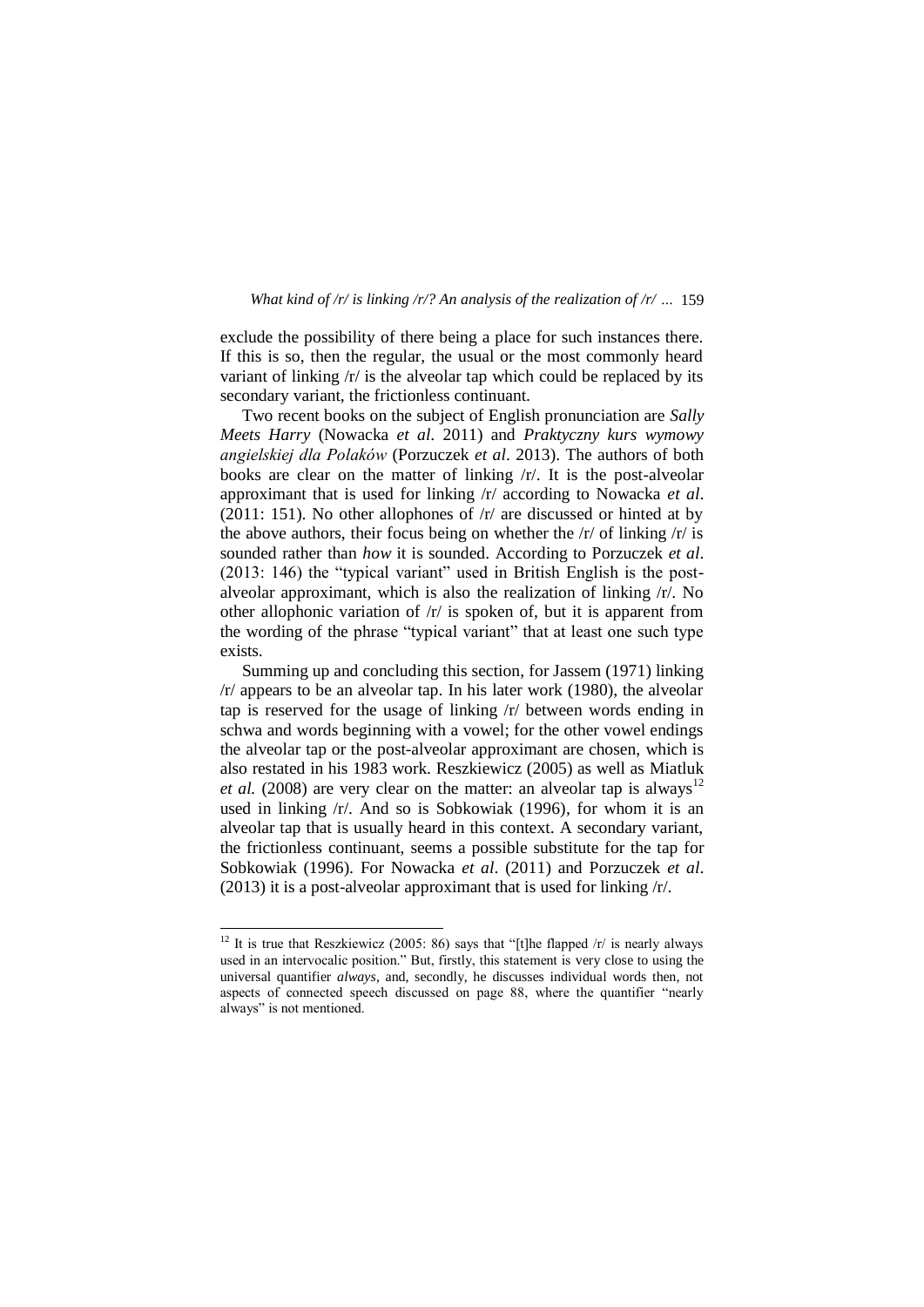It is already evident that these views are not mutually consistent in their entirety, which makes it impossible to assert confidently what kind of /r/ is linking /r/ for the Polish group taken as a whole. Is Reszkiewicz (2005) or Sobkowiak (1996) right, given that the former sees *only* the alveolar tap in linking /r/ and the latter sees it as the *usual* variant of linking /r/, implying that there is at least one other? So, is the alveolar tap usually or always used in linking /r/ in RP? Is Jassem (1980) correct or is it Reszkiewicz or Sobkowiak, given that for the former the alveolar tap occurs only in a more precise linking contexts, i.e. after  $\sqrt{a}$ , whereas the other specialists do not lay down any such condition on the occurrence of linking /r/. Is it Jassem's work (1980) or is it the more recent work by Miatluk *et al.* (2008) or even more recent works by Nowacka *et al*. (2011) and by Porzuczek *et al*. (2013) that are more accurate? One cannot say for certain. These are the difficulties that arise after a brief comparison between the content of the aforementioned books. Nevertheless, it looks like the most suitable, most often chosen 'candidate' for the linking /r/ is the alveolar tap. But is it the one, given that some recent works adopt a different stance? A major difficulty, possibly a contradiction, crops up when this view is confronted with British phonetic books. Jones (1962) lends support to the Polish authors who say that it is the alveolar tap that is the usual variant of linking /r/, but his opinion is met with opposition from another prominent phonetician Windsor Lewis (2016). Other specialists, such as Gimson (1965: 201, cf. p. 202) or Cruttenden (2008: 220-221) also include a sound different from an alveolar tap to be recognized as the usual realization of linking  $\pi$  in RP. This is why a call for further investigation – for example of phonetic books by British authors or of usage-based accounts, or both, is warranted.

# 4. Presentation and discussion 3

Elsewhere in his already discussed, outstanding book, Sobkowiak (1996: 228) states that "the one most often heard in the linking context" variety of /r/ is "the trilled variety". This statement seems to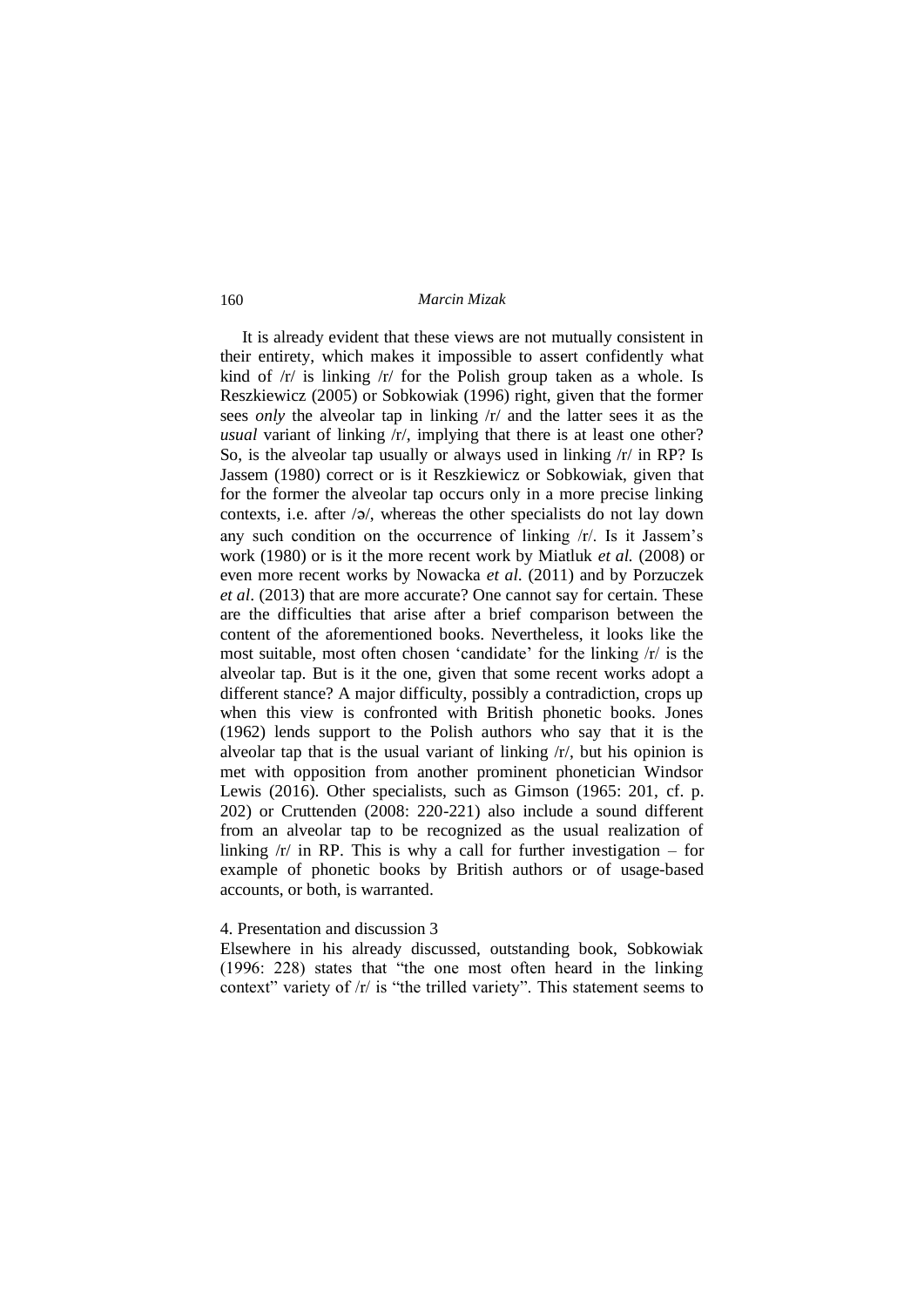introduce another option for the realisation of linking /r/: the trill. However, Cruttenden (2008: 221) says that a lingual trill  $[r]$ <sup>13</sup> is usually heard among RP speakers "only in highly stylised speech, e.g. in declamatory verse-speaking"<sup>14</sup>.

One of the older authors, the British phonetician Harold E. Palmer (1917: 15) contends that

One of the more modern authors, the Polish phonetician Wiktor Jassem, also expresses a strong, very limiting formulation on the existence of trills in RP (1971: 83): "[t]rilled sounds do not occur in English."<sup>15</sup> How then can these, seemingly contradictory, descriptions be reconciled? We find the answer in Sobkowiak's (1996) description of rhotics in English.

Having discussed two variants of  $/r/$  in English – the frictionless continuant / $I$ / and the "devoiced fricativized obstruent as in *trip*" – Sobkowiak (1996: 93) introduces the third realisation of  $/r$  – the trill or the roll, which is characterised by the vibration of one articulator against another. In Sobkowiak's (1996: 93) words, here "the tip [of the tongue] makes a short series of intermittent closures at the postalveolar region, very much like in articulating the Polish /r/ sound." But one difference between the English and Polish trills, the scholar continues, is that the "length of 'trilling'" (Sobkowiak 1996, p. 93) is "typically shorter and less distinct" in English when compared to Polish (Sobkowiak 1996, p. 93). "Indeed," – the scholar goes on – "it

<sup>[</sup>i]n French and other languages there are one or more sounds called *trills*. These consist of producing a *vibration*, *roll*, or *trill* at a given point of obstruction. […]. No trills exist in Southern English, and the average English student finds it very difficult to produce them.

 $13$  This is a reminder that the symbols enclosed in square brackets  $[ ]$  represent allophonic transcriptions. Thus, the ordinary  $/r/$  stands for r in general, whereas [r] represents the voiced alveolar trill.

 $14$  In the 1960s Gimson said (1962: 203): "A lingual roll [r] may also be heard amongst RP speakers, but usually only in highly stylized speech, e.g. in declamatory verse-speaking."

<sup>15</sup> In Polish: "Wibrujące głoski nie występują w języku angielskim."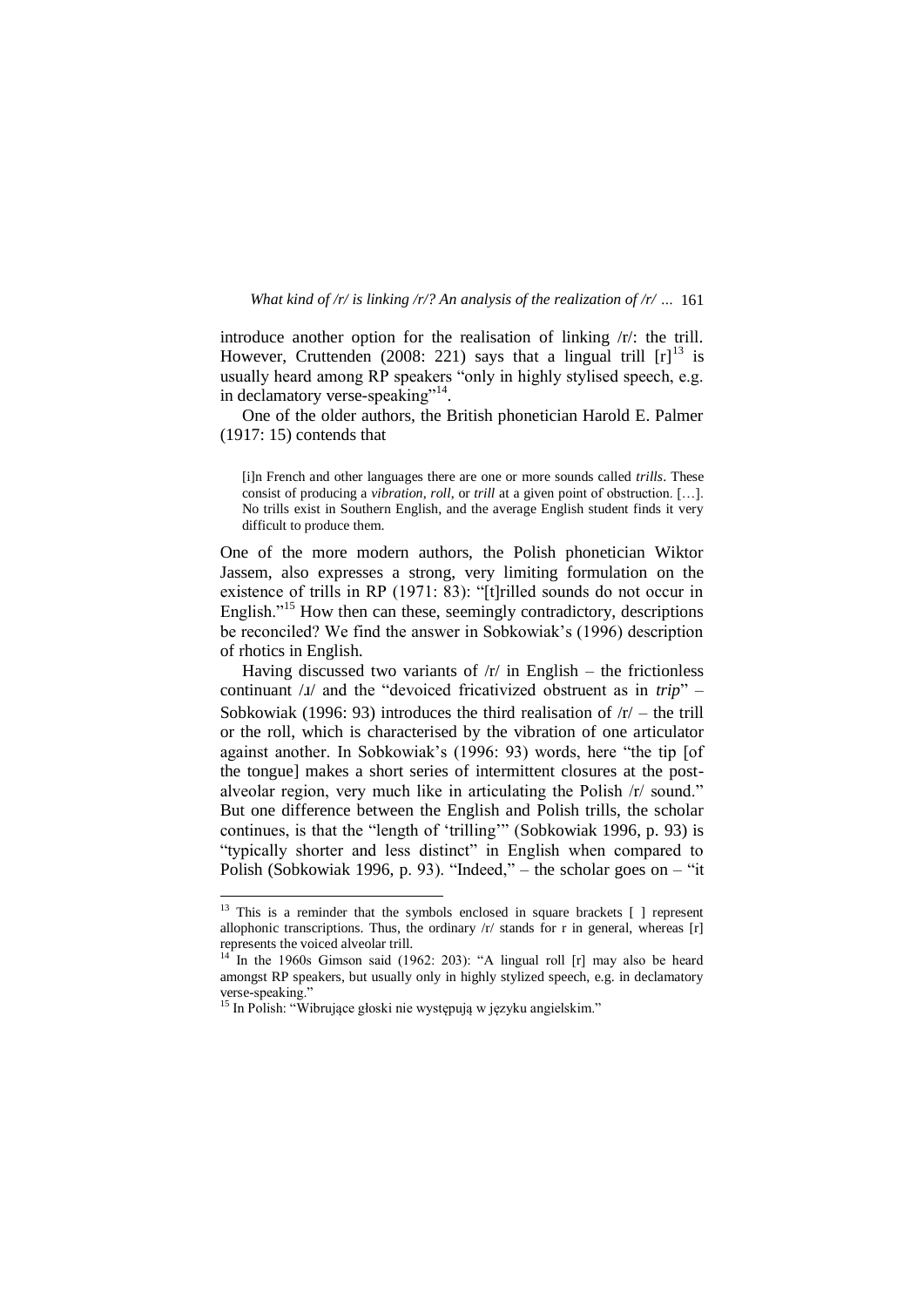is quite common to have a single-closure /r/ in English, which is then called a flap or a tap […]" (Sobkowiak 1996, p. 93). This description classifies flaps/taps as a subcategory of trills. On this account, there seem to exist one-contact trills (these are called flaps or taps) and multiple-contacts trills (these would be the typical trills according to the definition of trills given by Sobkowiak 1996). There are, however, several difficulties with this approach.

When discussing the kind of phonetic symbols used to represent the sounds, Sobkowiak (1996: 93) states that the choice of the symbols "depends on whether the /r/ is a trill or a flap". In using this wording, he makes trills and flaps belong to quite distinct categories, at the same time maintaining in the background that a flap belongs to the category of trills. The phonetician strengthens this point when discussing the distributional peculiarity of English and Polish trills (1996: 93):

The English trill (or flap) […] occurs in only one context with any frequency, namely intervocalically (between vowels).

This is, in the light of the foregoing discussion, confusing, given the precepts of logical class inclusion (Bennett 2005).

Another issue is this: should taps/flaps be ever classified as trills or should they rather be subsumed under separate categories? The treatment of trills by, for instance, Miatluk *et al.* (2008: 69), who seem to follow Sobkowiak (1996), is ambiguous. On the one hand, they treat a flapped /r/ as a kind of trill:

In comparison to Polish /r/, trilling in English is shorter and has a single closure which results in a so-called tap or flap.

On the other hand, they treat trills and flaps as if they were synonymous categories that belong to the same level of categorisation (Miatluk *et al.* 2008, p. 69): "English trill/flap occurs only between vowels". This, however, is not very exact, to say the least. This is true not only in the light of the aforementioned observations made by Gimson (1962), Jassem (1971) or Cruttenden (2001), but also in the light of the general classification of trills and taps/flaps as well as the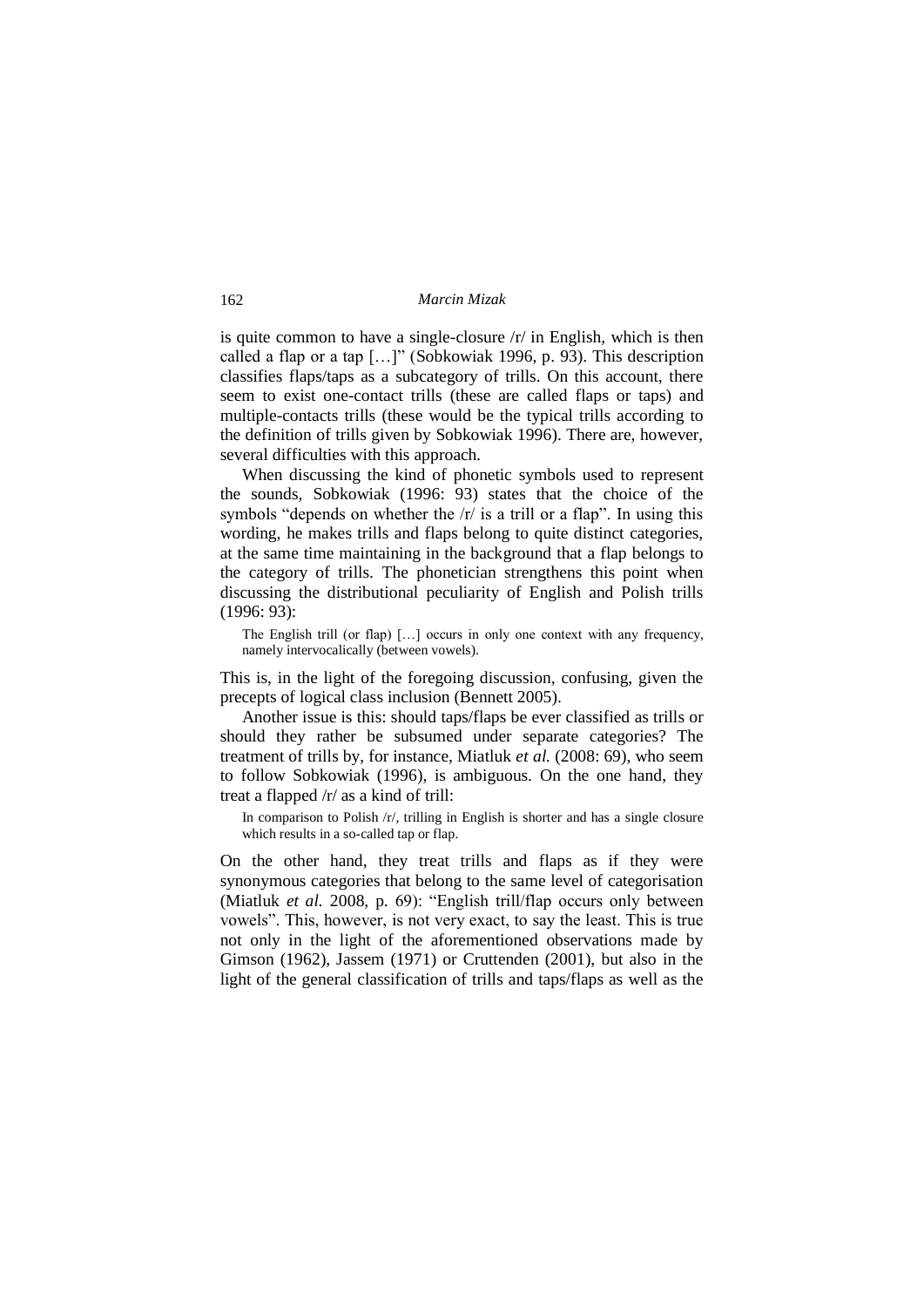variety within the category of the trill itself (Pike 1943: 124-129, Ladefoged 1975: 147-148, Ladefoged and Maddieson 1997: 217-232).

It is true to say that even Daniel Jones (1922: 49) subsumes the alveolar tap under the category of rolled (or trilled) consonants. This, however, is done with the proviso that he calls it "semi-rolled" and puts the name in inverted commas:

A variety of /r/ known as "semi-rolled", by which we mean rolled, but formed by one single tap of the tongue (narrow phonetic symbol  $\lceil \mathbf{r} \rceil$ ) is used by many Southern English speakers between two vowels, as in *arrive* […].

More importantly, Jones appears to have withdrawn from this terminology and classification in a revised, ninth edition of the book (1962: 193-200). He no longer uses the name "semi-rolled" for  $[r]$ , nor does he subsume  $\lceil \cdot \rceil$  under the heading of rolls, though he does say that "[f]lapped r is formed like rolled r but consists of only one single tap […]" (Jones 1962, p. 195). On the same page Jones remarks that the taps of the rolled lingual r

are not made by any conscious muscular movement of the tip of the tongue; the tongue is held loosely in the appropriate position, and the airstream causes the tip to vibrate.

But if flapped r were to be "formed like rolled r" then one would expect that the conscious muscular action was not involved in its production alongside the involvement of proper airstream causing the tip of the tongue to vibrate. This, however, is not the case. And this is thanks to the Bernoulli effect (Trask 1996: 50-51), which is "crucial in the production of trills" (*ibid*., p. 51) but unimportant in the production of taps (*ibid*., p. 350):

A tap is sometimes regarded as the limiting case of a trill, with only a single vibration, but this is phonetically dubious, since the Bernoulli effect plays no part in producing a tap.

# Ladefoged (1975: 147) observes that

[e]ven in the case of a very short trill where there is only a single contact with the roof of the mouth, the movement is different from that in a tap.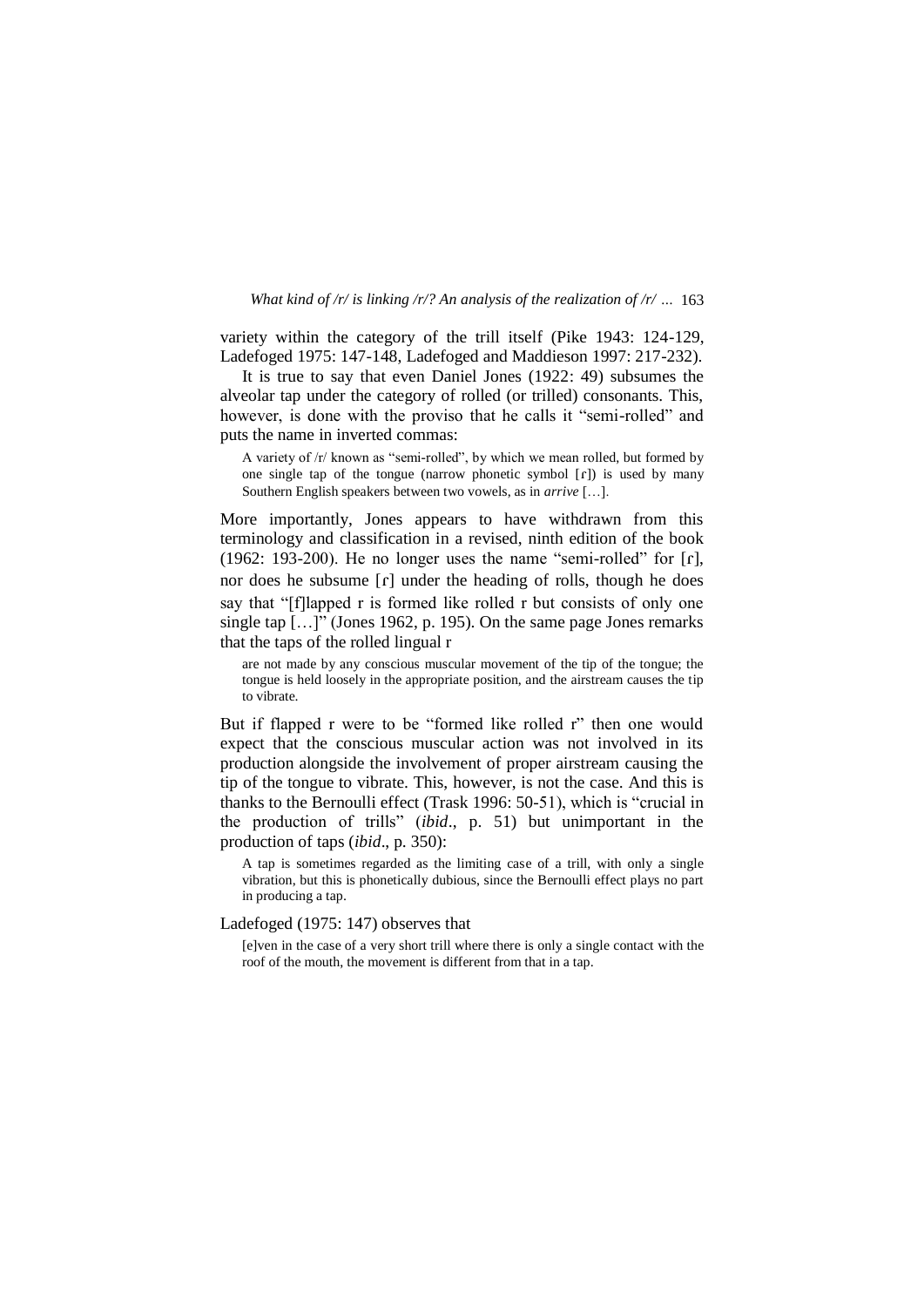In a tap the articulatory mechanism involves a single contraction of the muscles whereas in a trill no muscular action is involved, in very much the same way as in the case of the vibration of vocal cords during the articulation of voiced sounds (Ladefoged and Maddieson 1997: 217, Trask 1996: 50-51). This seems to be one of the chief reasons why Ladefoged and Maddieson (1997) separate trills from taps/flaps by placing them under different sections when discussing rhotics. This they do in spite of the fact that they are thoroughly familiar with Lindau's paper on the sound /r/ from which they "draw quite heavily" (Ladefoged and Maddieson 1997, p. 216) and in which Lindau states that "[a] tap is [...] frequently a variant of a trill" (1985: 166, quoted after Wiese 2001: 348).

Moreover, trills and taps are also classed under separate sections by Pike (1943). He subsumes trills under the heading of "iterative articulation" (Pike 1943, p. 125). He says that "[t]rills may be considered automatic repetitions of flap articulation" (Pike 1943, p. 125). Indeed, it is quite common to use the term "flap" or "tap" in such contexts, as in this invented sentence "The articulation of a trill involves one articulator flapping/tapping against another one*…*" or as in this authentic sentence "[…] trills are made up of a series of taps" (Lodge 2010: 45). One could well say in such contexts, "one articulator striking or touching or hitting another articulator" (Jassem 1983: 79) or "trills are made up of a series of strikes, bangs or hits"<sup>16</sup>. But it is essential to notice that maintaining that "[t]rills may be considered automatic repetitions of flap articulation" is very different from saying that a flap is a variant of a trill (Bennett 2005: 40-52). For Pike (1943: 129) "trills have an automatic repetitive element" and in a flap "the articulator gives one rapid tap against its articulating region and then immediately releases […]" (Pike 1943, p. 124-125), thus flaps are single movements and trills iterative ones. Other, more contemporary authors confirm these observations (see, for example,

-

<sup>16</sup> All these words (i.e. *striking, touching, hitting* and *strikes, bangs, hits*) are meant here to be taken synonymously.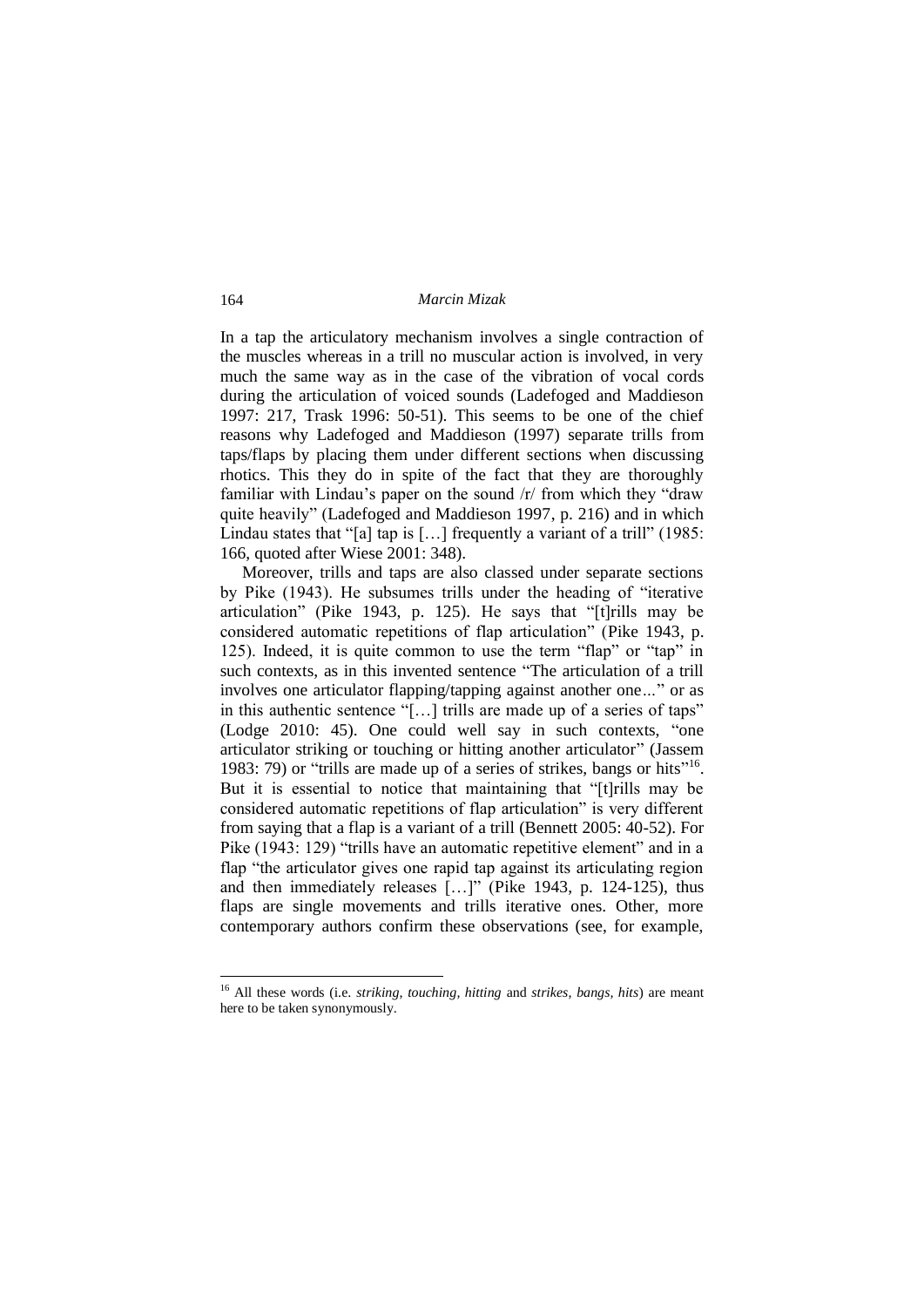Jassem 1983: 78-79, Trask 1996, Cruttenden 2001: 28-29, Ogden 2009: 89, Lodge 2010: 45-46).<sup>17</sup>

# 5. Conclusion

It turns out that it is not easy to systematize our knowledge concerning the kind of /r/ as used in linking /r/ in RP if we only are to base our answer on the Polish phonetic book discussions of linking /r/. First of all, the realization of linking  $\pi$  is not always, quite understandably sometimes, explicitly described in such books, therefore it is difficult to state with complete certainty what the stance of a given author on the subject under discussion is. Secondly, due to the lack of mutual consistency within the presented accounts it is hard to say what kind of /r/ is linking /r/. For some authors it is an alveolar tap, for others it is a post-alveolar approximant; a third option, which includes both these sounds, is also available. According to the majority of Polish phoneticians who write about linking /r/ in their books it is the alveolar tap that is the type of  $/r$  used in linking  $/r$  in RP. But problems in this position, both internal (within the Polish books only) and external (in comparison to British books), have been detected. Therefore, a future study which would look at the realization of linking /r/ according to foreign authors, as found in their phonetic books or as found in usage-based accounts, has a chance of resolving this issue.

References

 $17$  Other data could be added to the discussion on trills and taps if other languages were to be taken into consideration. For instance, in Spanish the word for *dog* "perro" is pronounced with a trill [pero] and the word for *but* "pero" is pronounced with a tap [pero]. Here, the difference in sounds causes a change of meaning (Ladefoged 1975: 148, see also Laver 2002: 225-226). In Polish, I have observed, a child may not be able to produce the typical Polish rhotic, the alveolar trill [r], but may have no difficulty in producing the alveolar tap  $[r]$  in its place. Such observations from other languages could be taken into account when discussing the nature of the tap and of the trill.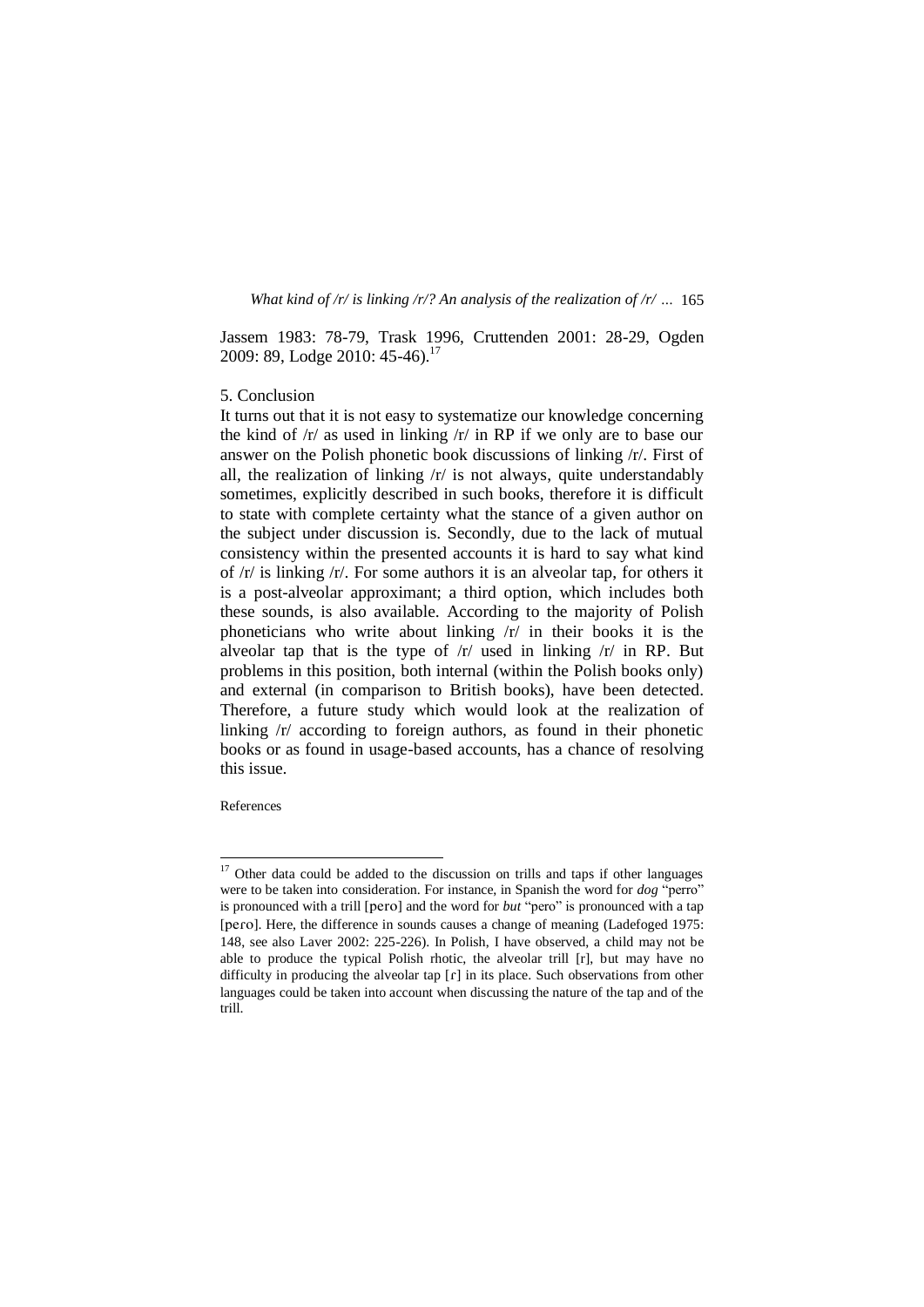- Bałutowa, B. (2003 [1999]). *Wymowa angielska, czyli dlaczego nie rozumiemy Anglików i Amerykanów, a oni nas*. Warszawa: Philip Wilson.
- Bennett, D. J. (2005). *Logic Made Easy*. New York, London: WWNorton & Company.
- Cruttenden, A. (2008 [1962]). *Gimson's Pronunciation of English*. London: Hodder Education.
- Gimson, A. C. (1965 [1962]). *An Introduction to the Pronunciation of English*. London: Edward Arnold (Publishers) LTD.
- Hołówka, T. (2012). *Kultura logiczna w przykładach*. Warszawa: Wydawnictwo Naukowe PWN.
- Jassem, W. (1971). *Podręcznik wymowy angielskiej*. Warszawa: PWN.
- Jassem, W. (1980). *Fonetyka języka angielskiego*. Warszawa: PWN.
- Jassem, W. (1983). *The Phonology of Modern English*. Warszawa: PWN.
- Jassem, W. (1995). *Exercises in English Pronunciation*. Warszawa: Wydawnictwo Naukowe PWN.
- Jones, D. (1922 [1918]). *An Outline of English Phonetics*. New York: G. E. Stechert & Co.
- Jones, D. (1962 [1918]). *An Outline of English Phonetics*. Cambridge: W. Heffer & Sons Ltd.
- Jones, D. (2002 [1909]). *The Pronunciation of English*. Cambridge: CUP.
- Ladefoged, P. (1975). *A Course in Phonetics*. New York: Harcourt Brace Jovanovich, Inc.
- Ladefoged, P., & Maddieson, I. (1997 [1996]). *The Sounds of the World's Languages*. Oxford: Blackwell Publishers.
- Laver, J. (2002 [1994]). *Principles of Phonetics*. Cambridge: CUP.
- Lindau, M. (1985). The story of r. In: V. A. Fromkin (ed.), *Phonetic Linguistics: Essays in Honour of Peter Ladefoged*, pp. 157-168. New York: Academic Press.
- Lodge, K. (2010 [2009]). *A Critical Introduction to Phonetics*. London: Continuum.
- Mańkowska, A., Nowacka, M., & Kłoczowska, M. (2009). *How Much Wood Would a WoodChuck Chuck: English Pronunication Pracitce Book*. Kraków-Rzeszów-Zamość: Konsorcjum Akademickie.
- Miatliuk, H. (2000). *A Guide to Theoretical Phonetics.* Białystok: Wydawnictwo Uniwersytetu w Białymstoku.
- Miatluk, A., Szymaniuk, D., & Turłaj, O. (2008). *Contrastive Phonetics of English and Polish: Phonetic Interference*. Białystok: Trans Humana.
- Nowacka, M., Cymbalista, P., Kleparski, G. A. (2011). *Sally Meets Harry: Practical Primer to English Pronunciation and Spelling.* Rzeszów: Rzeszów University Press.